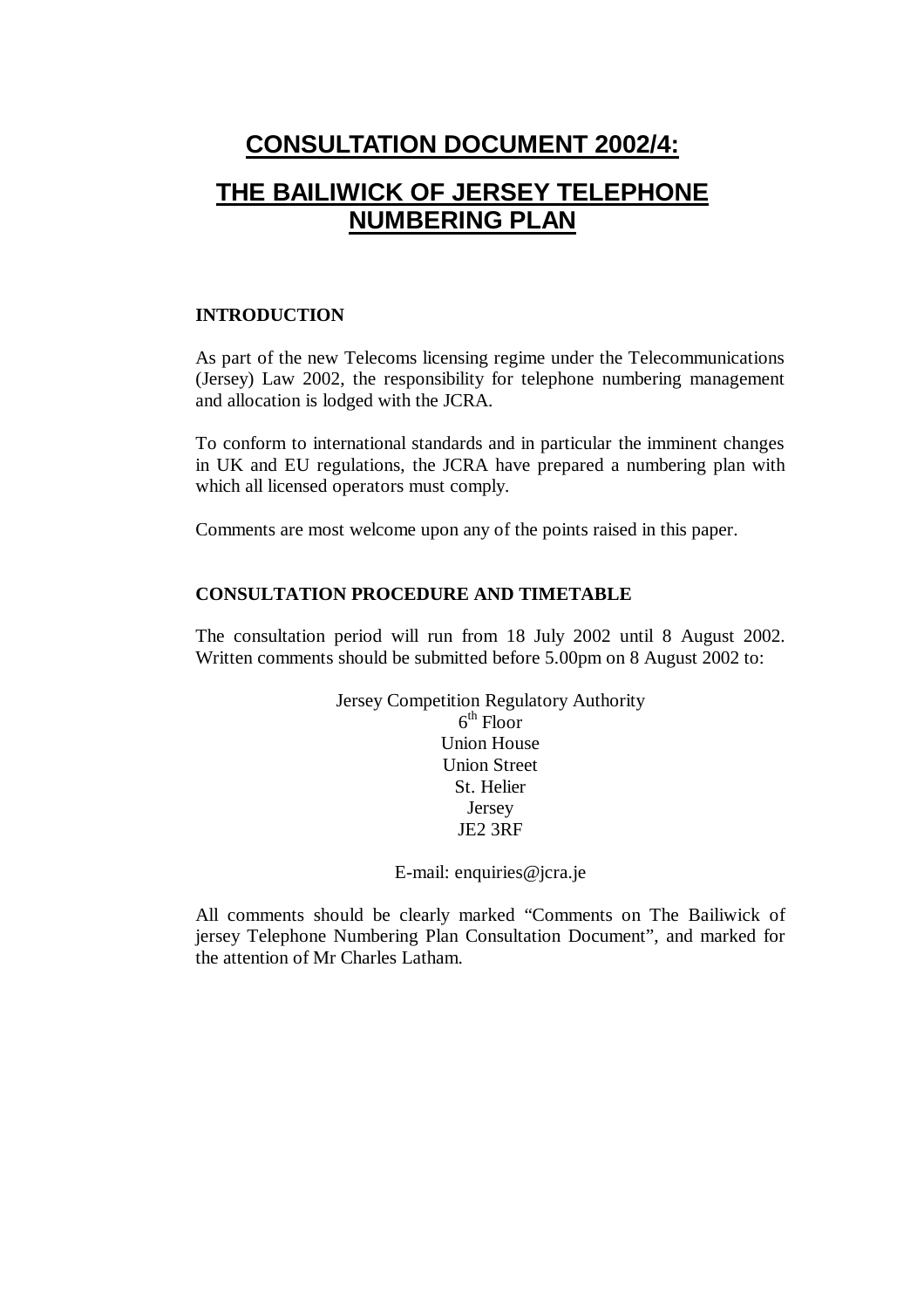**JCRA**



**Consultation Paper 2002/4**

# **The Bailiwick of Jersey Telephone Numbering Plan**

**15 July 2002**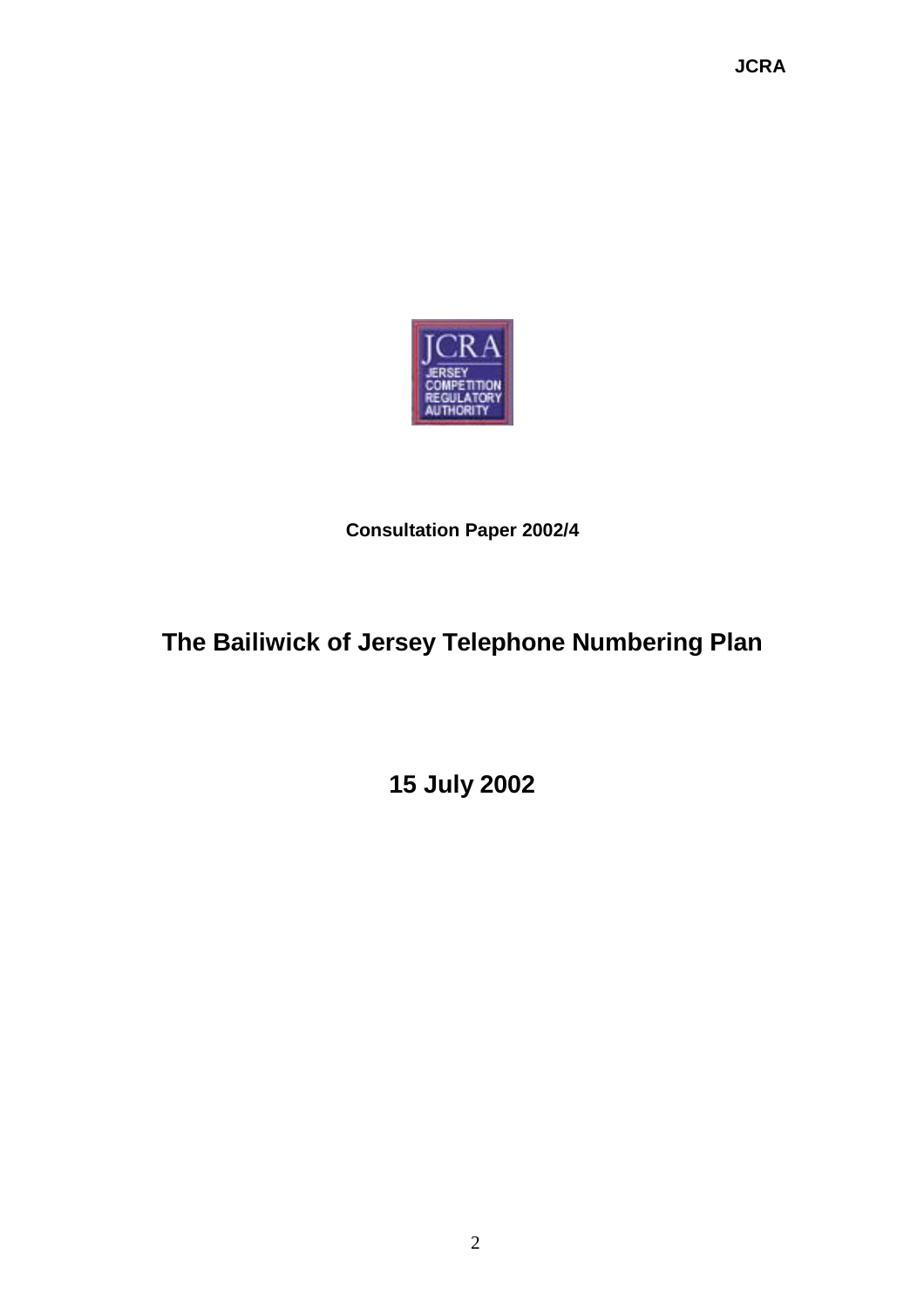# **Index**

| <b>INDEX</b>                                            | 3                       |
|---------------------------------------------------------|-------------------------|
| THE BAILIWICK OF JERSEY TELEPHONE NUMBERING PLAN        | $\overline{\mathbf{4}}$ |
| <b>Summary</b>                                          | $\boldsymbol{4}$        |
| 1. The Bailiwick of Jersey Telephone Numbering Plan     | 6                       |
| 2. Allocation and adoption of telephone numbers         | 7                       |
| 3. Telephone numbering conditions binding non-providers | $\boldsymbol{9}$        |
| 4. Withdrawal of telephone number allocations           | 10                      |
| 5. Numbering re-organizations                           | 11                      |
| 6 General duty as to telephone numbering functions      | 12                      |
| <b>Annex A</b>                                          | 13                      |
| <b>Annex B</b>                                          | 16                      |
| Annex C                                                 | 19                      |
| <b>Annex D</b>                                          | 20                      |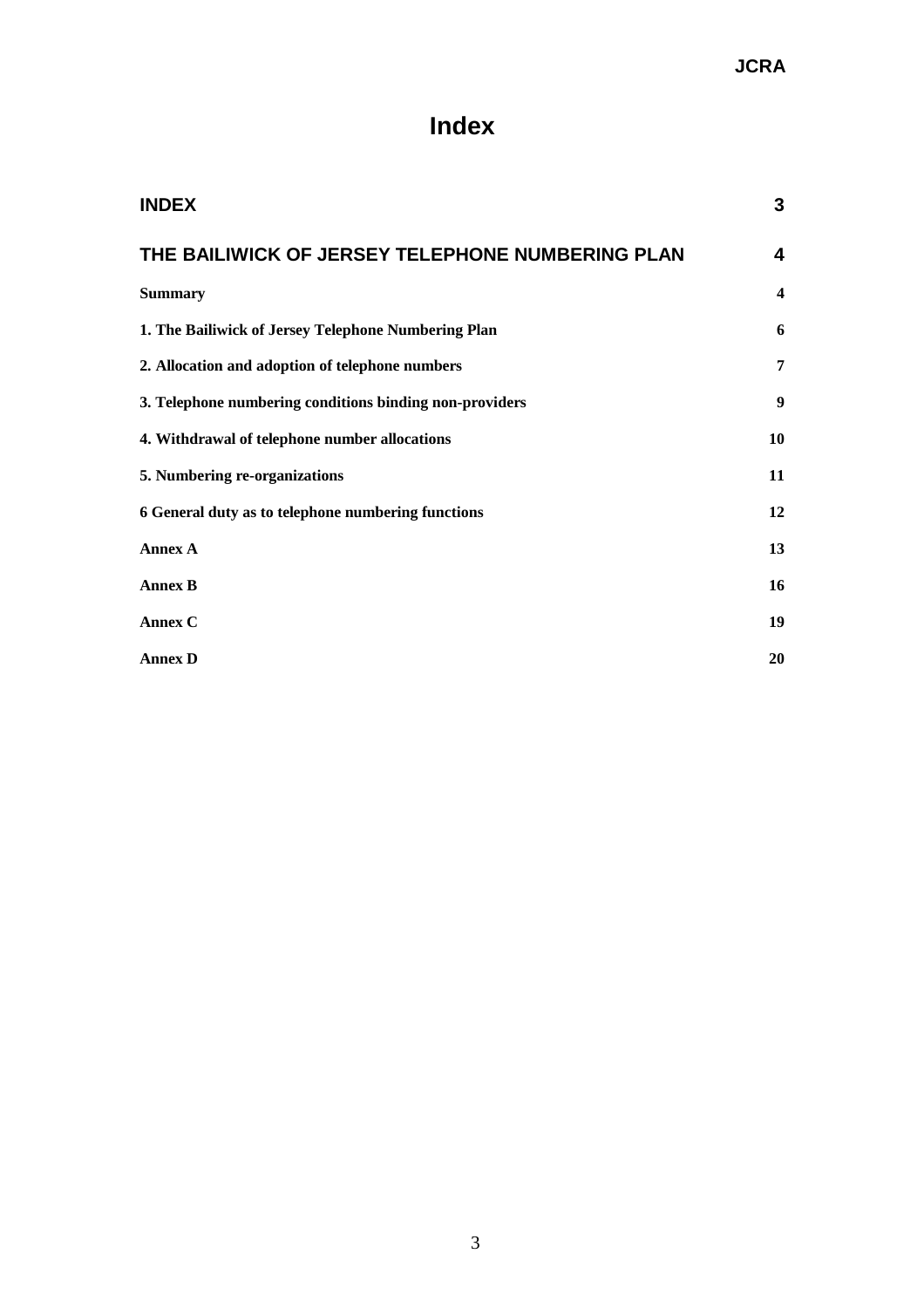# **The Bailiwick of Jersey Telephone Numbering Plan**

# *Summary*

- 1. This document sets out the plan and policies of the JCRA with respect to telephone numbering within the Bailiwick of Jersey. It should be noted that this responsibility extends to numbers used for fixed and mobile telephone systems and to data systems which in future will be provided with addresses and/or numbers under the international conventions, specifically to the regional and local allocation of future IP6 numbers.
- 2. Currently, Jersey is part of the UK National Numbering Plan (NNP) which is administered by Oftel or its successors. Under the Telecommunications Law (Jersey) 2002 Section 16 (4) (c), the administration of numbering is vested in the Jersey Competition Regulatory Authority (JCRA). Administration of numbering is carried out within the island by the JCRA and where any overlap or interface with that of the UK NNP is necessary, the JCRA will administer this with the cooperation of the relevant UK agency.
- 3. Numbers and codes currently allocated to Jersey under the UK NNP are listed in Annex A.
- 4. Local directory numbers are allocated to licensed operators, or other persons with a valid interest in such numbers, by application to the JCRA using the form in Annex B.
- 5. Licensed operators shall provide to the JCRA an annual audit of all numbers allocated to them in the form prescribed by the JCRA. An example of a JCRA annual audit form is shown in Annex C.
- 6. Administration charges for the allocation of numbers and codes are outlined in Annex D.
- 7. The JCRA reserves the right to implement UK NNP policies only where they serve the best interest of the Bailiwick of Jersey.
- 8. Local directory numbers for both Fixed and Mobile switches will normally be allotted in blocks of 1000 or 10000, other allotments will be considered on merit. The JCRA reserves the right to allot numbers to other interest parties for legitimate purposes within this policy.
- 9. Licensed operators, once allocated numbers in the defined Geographic and Mobile ranges (see Tables 3 and 4 Annex A) shall have the rights and the duty to manage such numbers in a responsible manner to serve the best interest of their subscribers and/or business partners.
- 10. Licensed operators will also have the rights and duties to manage other non-geographic numbers allocated directly to them through the JCRA (see Table 1 Annex A) in a responsible manner to serve the best interest of their subscribers and/or business partners.
- 11. Licensed operators are required to provide services as outlined in table 2 Annex A.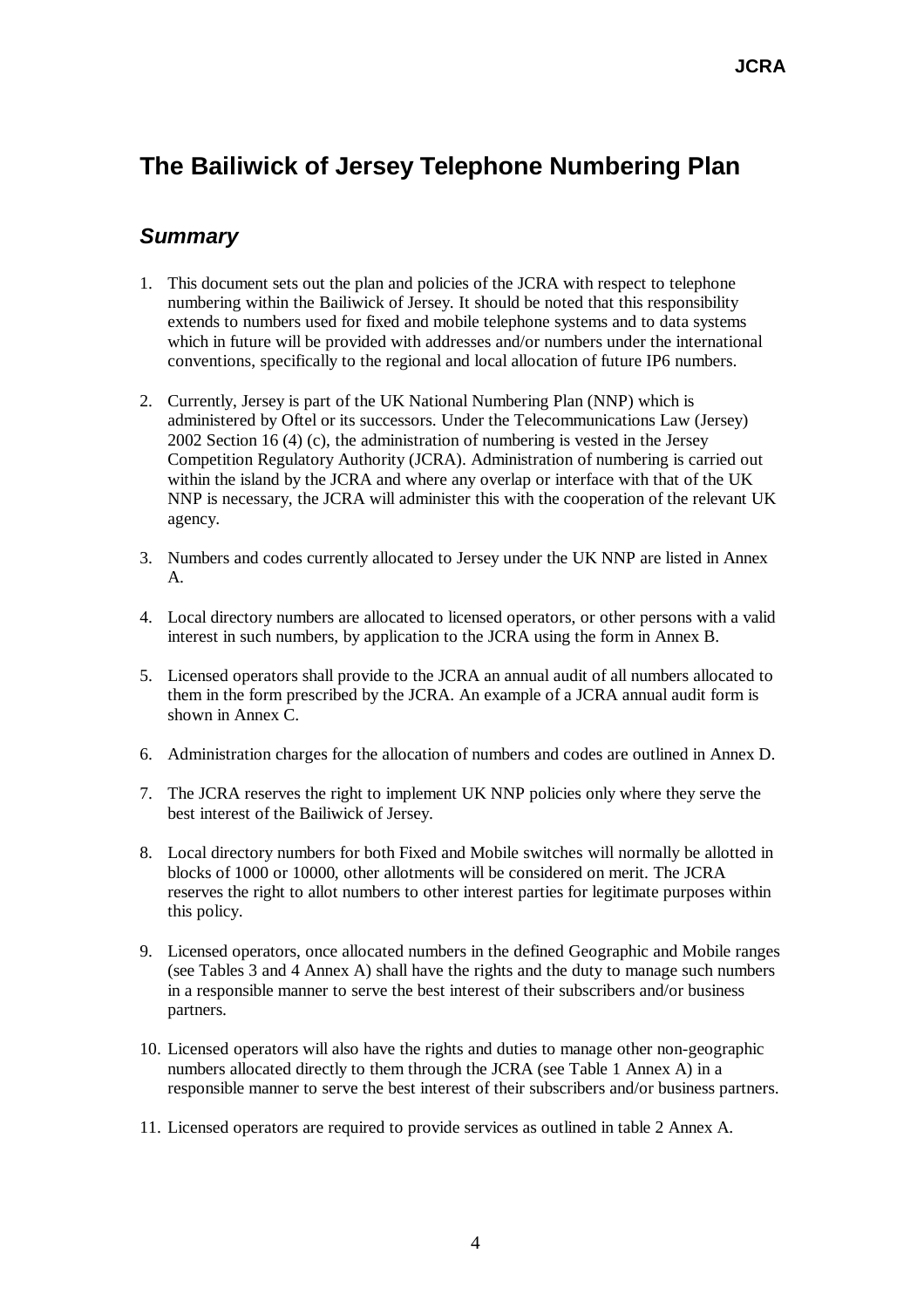- 12. Licensed operators are required to share subscriber numbering database information such that users of each licensed system have access to all directory numbers of all operators licensed in the Bailiwick of Jersey.
- 13. Licensed operators shall not otherwise change, reroute, disconnect, block, make unavailable or make any other changes to numbers not allocated to them by the JCRA or defined as public services in Annex A tables 1 to 5 without the express written consent of the JCRA. This applies equally to all numbers allocated by other National Regulatory Authorities (NRA's) within their respective jurisdictions.
- 14. Short access codes for the purpose of Carrier Pre Selection (CPS) and other codes beginning with the digit 1 will be allocated on application. This will include any access codes for the provision of competitive Directory Enquiry (DQ) services and any other competitive or non-competitive public access services introduced in the future.
- 15. The JCRA reserves the right to review the numbering plan and allocation of numbers from time to time.
- 16. Geographical Number Portability. Operators licensed by the JCRA shall provide portability of all fixed line numbers connected to switches situated within the Bailiwick. Portability to operators outside the Bailiwick shall only be considered by special application to the JCRA.
- 17. Non-Geographic Number Portability. Operators licensed by the JCRA shall provide portability of all numbers connected to switches situated within the Bailiwick. Portability to operators outside the Bailiwick shall only be considered by special application to the JCRA.
- 18. The general policies relating to the management and allocation of numbers is set out in sections 1 to 6 below.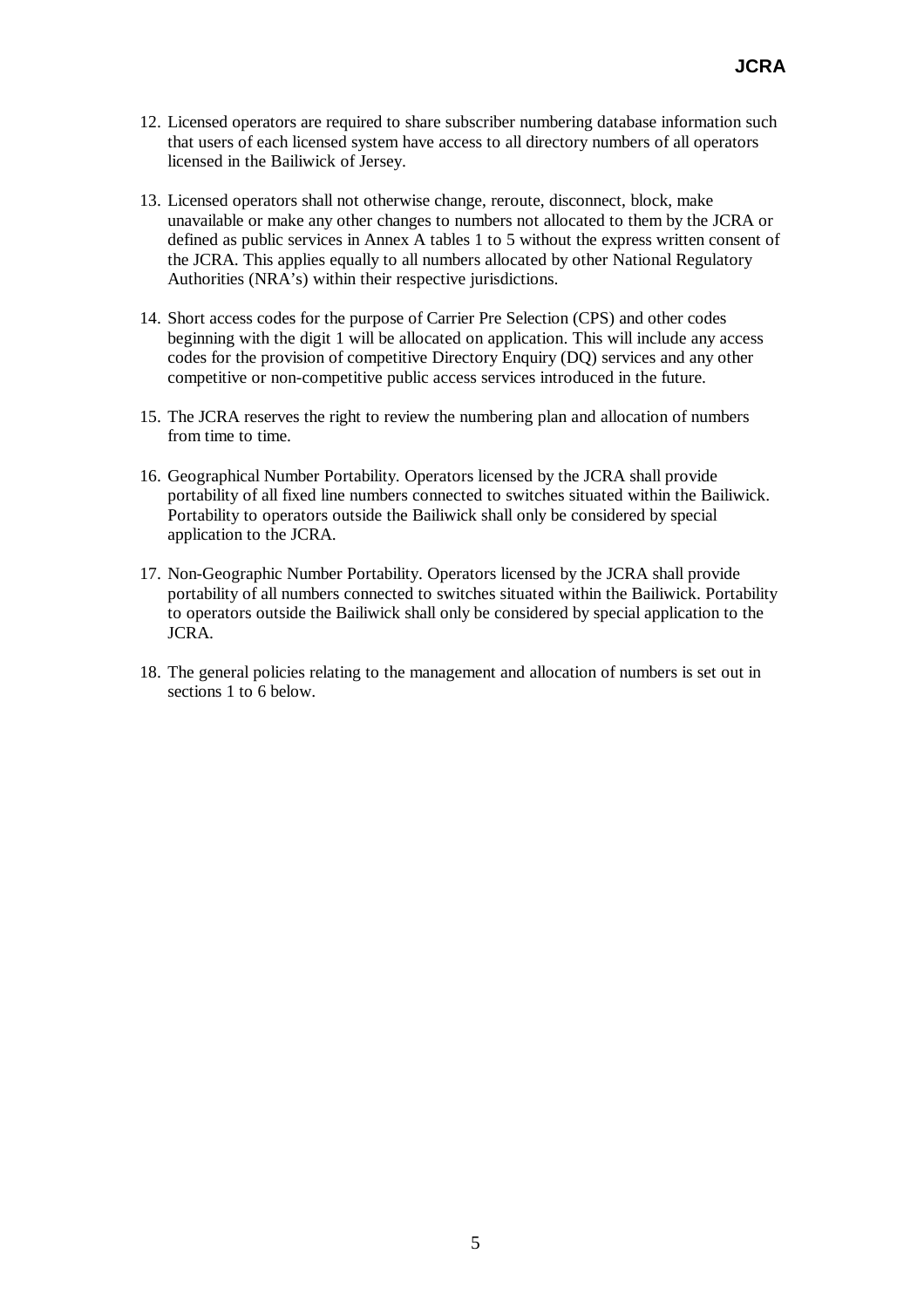# *1. The Bailiwick of Jersey Telephone Numbering Plan*

- 1. It shall be the duty of the JCRA to publish a document (to be known as "The Bailiwick of Jersey Telephone Numbering Plan") setting out:
	- a. the numbers that they have determined to be available for allocation by them as telephone numbers;
	- b. such restrictions as they consider appropriate on the adoption of numbers available for allocation in accordance with the plan; and
	- c. such restrictions as they consider appropriate on the other uses to which numbers available for allocation in accordance with the Plan may be put.
- 2. It shall be the JCRA's duty :
	- a. from time to time to review the Telephone Numbering Plan; and
	- b. to make any revisions of that plan that they think fit in consequence of any such review.
- 3. General conditions may impose such requirements as the JCRA consider appropriate for securing that every end-user of a public electronic communications service is able, by means of that service:
	- a. to make calls or otherwise transmit electronic communications to every normal telephone number; and
	- b. to receive every call or other electronic communication that is made or transmitted to him using such a service from apparatus identified by a normal telephone number.
- 4. A normal telephone number is one which has been:
	- a. made available, in accordance with the Telephone Numbering Plan, as a number to be used for the purpose of identifying the destination for, or the recipient of, electronic communications; and
	- b. adopted by a communication provider as a number to be used for that purpose.
- 5. The publication of the Telephone Numbering Plan, and of any revision of that plan, must be in such manner as appears to the JCRA to be appropriate for bringing the contents of the Plan to the attention of the persons who, in their opinion, are likely to be affected by it.
- 6. In this Document references to a telephone number are (subject to subsection (8)) references to any number that is used (whether or not in connection with telephony) for any one or more of the following purposes:
	- a. identifying the destination for, or recipient of, an electronic communication;
	- b. identifying the origin, or sender, of an electronic communication;
	- c. identifying the route for any electronic communication;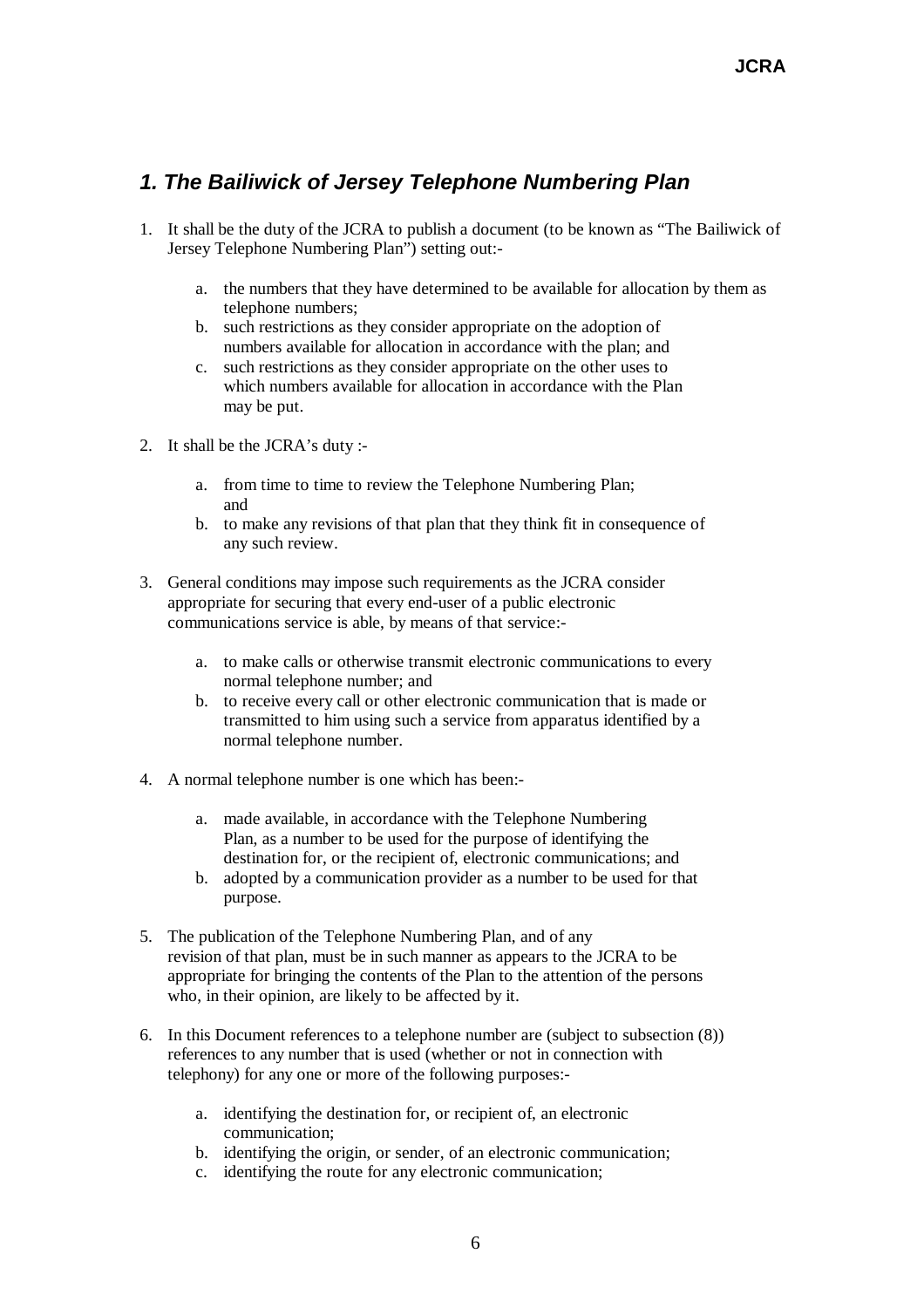- d. identifying the source from which any electronic communication or electronic communications service may be obtained or accessed;
- e. selecting the service that is to be obtained or accessed, or any required elements or characteristics of that service; or
- f. identifying the communications provider by means of whose network or service any electronic communication is to be transmitted, or treated as transmitted.
- 7. In this Document references to the adoption of a telephone number by a communications provider are references to his doing any of the following (whether in relation to a number allocated by the JCRA to that provider or in relation to a number allocated directly to a person who is or is to become a customer of that provider):
	- a. allocating or transferring that number to a particular customer or piece of apparatus;
	- b. using that number for identifying any service or route used by that provider or by any of his customers;
	- c. using that number for identifying a communication as one to be transmitted by that provider;
	- d. designating that number for use in selecting a service or the required elements or characteristics of a service;
	- e. authorizing the use of that number by others for any of the purposes mentioned in subsection (6).
- 8. The JCRA may by order exclude such numbers as may be described in the order from the numbers that are to be treated as telephone numbers for the purposes of this Document.
- 9. References in this section to the allocation of a number are references to its allocation for the purposes of any general conditions under section 2.
- 10. In this section:

"electronic communication" means a communication for conveyance by means of an electronic communications network; and "number" includes data of any description.

# *2. Allocation and adoption of telephone numbers*

- 1. General conditions may include conditions which:
	- a. prohibit the adoption of telephone numbers by a communications provider except in cases where the numbers have been allocated by the JCRA (either to that provider or directly to a person who is or becomes a customer of that provider);
	- b. regulate the use by a communications provider, for the purpose of providing an electronic communications network or electronic communications service, of telephone numbers not allocated to that provider;
	- c. impose on the adoption of telephone numbers by a communications provider, and on other practices by communications providers in relation to telephone numbers allocated to them, such restrictions as may be provided for by the conditions;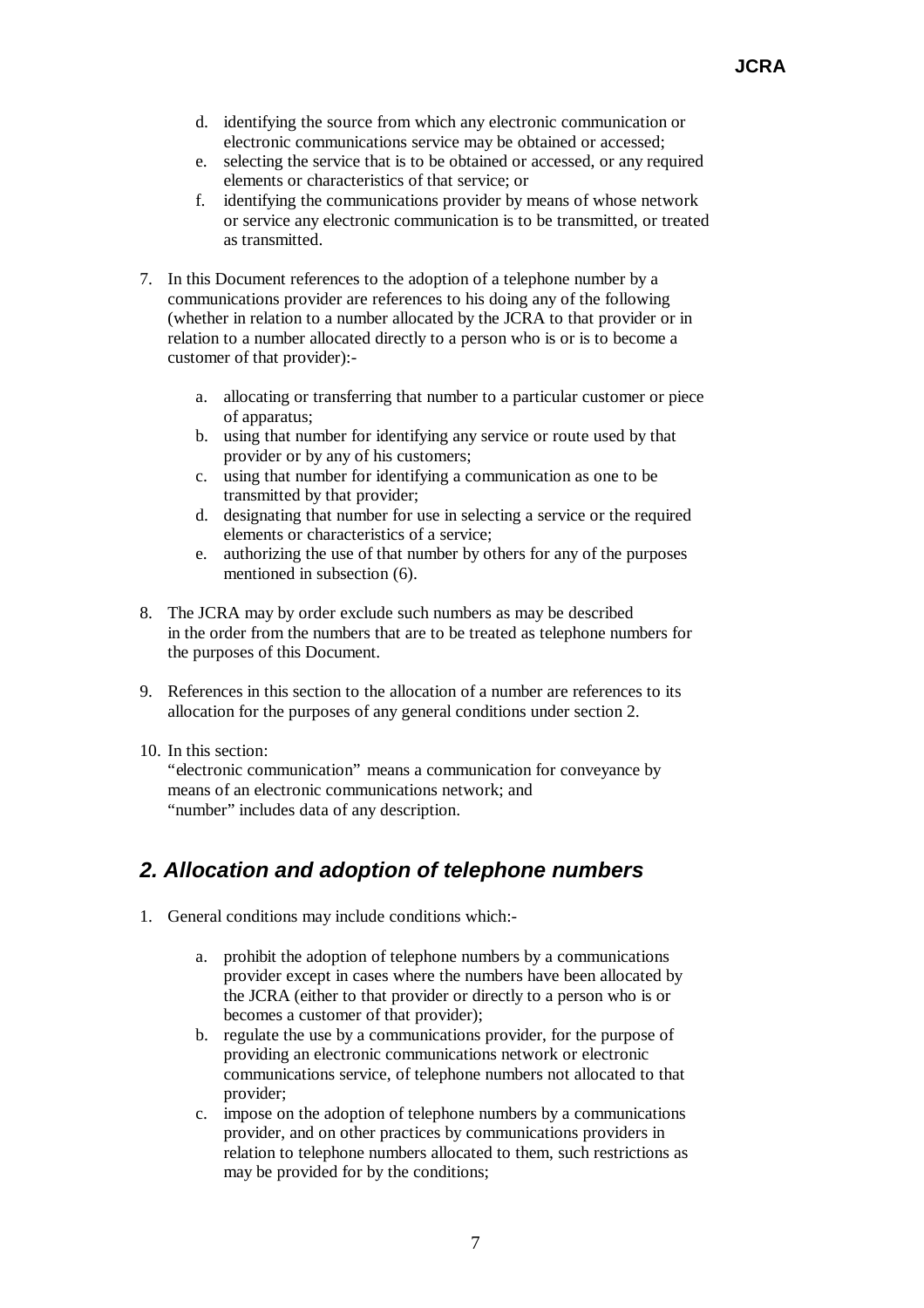- d. impose such requirements in connection with the adoption of telephone numbers on a provider making an adoption as may be provided for by the conditions;
- e. require an allocation of particular telephone numbers to be transferred from one communications provider to another in the circumstances provided for in the conditions;
- f. require payments of such amounts as may be determined by the JCRA to be made to them by a person in respect of the allocation to him of telephone numbers;
- g. require payments of such amounts as may be determined by the JCRA to be made to them by any person in respect of transfers of allocations from one person to another; and
- h. require communications providers to secure compliance with such rules relating to the use of telephone numbers by their customers as the JCRA may set out in general conditions or determine in accordance with provision made by the general conditions.
- 2. General conditions may also:
	- a. provide for the procedure to be followed on the making of applications to the JCRA for the allocation of telephone numbers;
	- b. provide for the information that must accompany such applications and for the handling of such applications;
	- c. provide a procedure for telephone numbers to be reserved pending the making and disposal of an application for their allocation;
	- d. provide for the procedure to be followed on the making of applications for telephone numbers to be reserved, and for the handling of such applications;
	- e. regulate the procedures to be followed, the system to be applied and the charges to be imposed for the purposes of, or in connection with, the adoption by a communications provider of any telephone numbers allocated to that provider;
	- f. regulate the procedures to be followed, the system to be applied and the charges to be imposed for the purposes of, or in connection with, the transfer of an allocation from one person to another.
- 3. The conditions that may be set under subsection  $(1)(d)$  include conditions imposing requirements with respect to the provision of information for purposes connected with the compilation of directories and the provision of directory enquiry services.
- 4. The procedure to be followed on the making of an application for the allocation of numbers that are available for allocation in accordance with the Telephone Numbering Plan must require the JCRA's determination on the application to be made :
	- a. in the case of an application made in response to an invitation in accordance with subsection (5), before the end of six weeks after the date on which the application is received; and
	- b. in any other case, before the end of three weeks after that date
- 5. Where the JCRA are proposing to allocate any telephone numbers, they may:
	- a. invite persons to indicate the payments each would be willing to make to the JCRA if allocated the numbers; and
	- b. make the allocation according to the amounts indicated.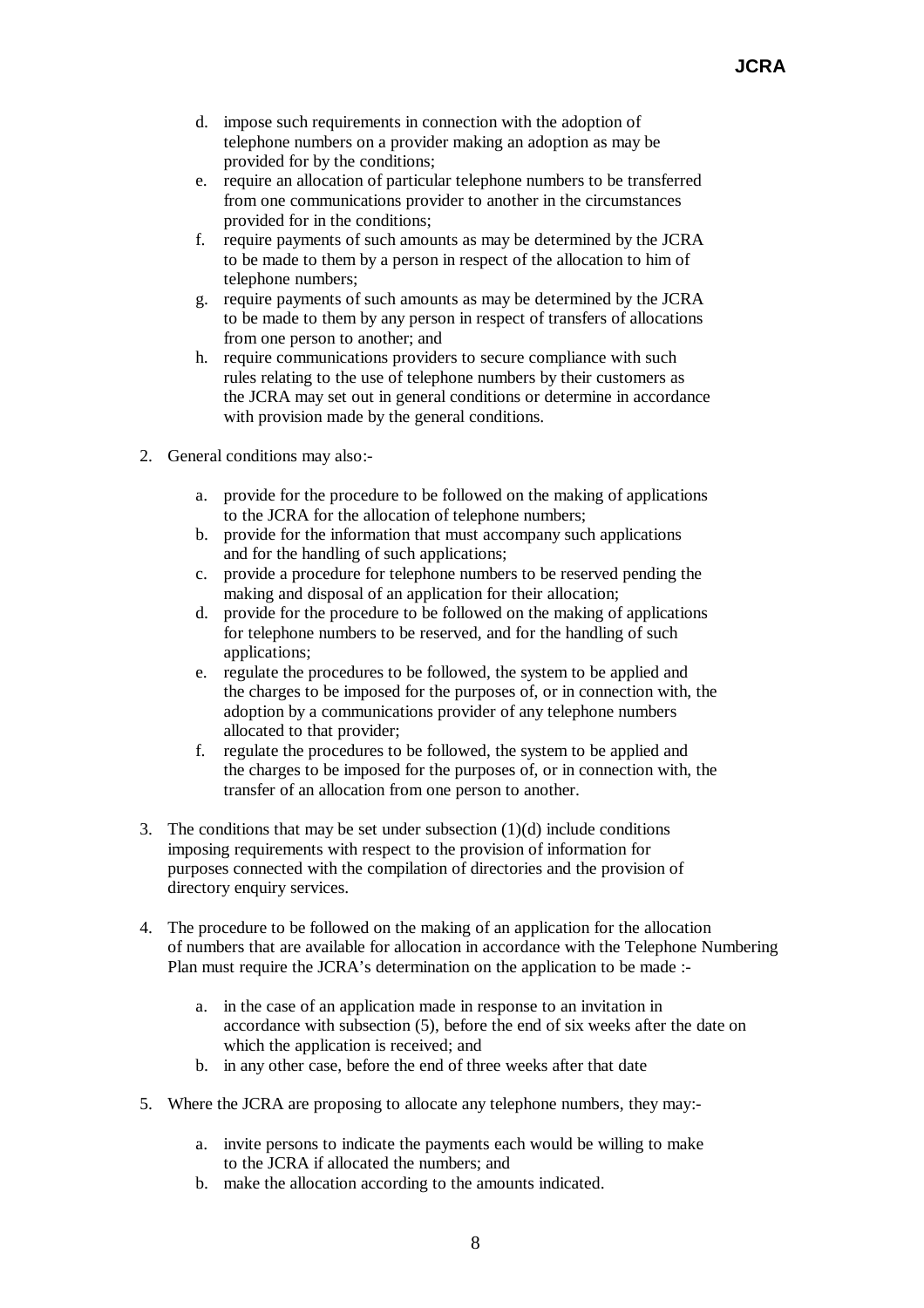- 6. General conditions providing for payments to be made to the JCRA in respect of anything mentioned in subsection  $(1)(f)$  or  $(g)$ :
	- a. must set out the principles according to which the amounts of the payments are to be determined;
	- b. may provide for the payments to consist of a lump sum in respect of a particular allocation or transfer or of sums payable periodically while an allocation remains in force, or of both;
	- c. may provide for the amounts to be determined by reference to:
		- i. any indication according to which the allocation has been made as mentioned in subsection (5); or
		- ii. any such other factors, in addition to the costs incurred by the JCRA in connection with the carrying out of their functions by virtue of section 4.3 and this section, as the JCRA may think fit.
- 7. General conditions making such provision as is mentioned in subsection (1) may:
	- a. make modifications from time to time of, or of the method of determining, the amounts of any periodic payments falling to be made by virtue of such conditions; and
	- b. make different provision in relation to different descriptions of communications provider and different descriptions of telephone number.
- 8. Nothing in subsection (7) shall authorize the modification, after it has been fixed, of the amount of any periodic payment fixed in accordance with any arrangements made in relation to numbers allocated as mentioned in subsection  $(5)(b)$ .
- 9. Payments that are required to be made to the JCRA in respect of anything mentioned in subsection  $(1)(f)$  or  $(g)$ :
	- a. must be paid to them as soon as they become due in accordance with the conditions imposing the obligation to pay; and
	- b. if not so paid, are to be recoverable by the JCRA accordingly.

# *3. Telephone numbering conditions binding non-providers*

- 1. the JCRA may set conditions relating to:
	- a. the allocation of telephone numbers to persons who are not communications providers;
	- b. the use of telephone numbers by such persons.
- 2. The conditions that may be set under this section include conditions imposing obligations corresponding to any of the obligations that may be imposed on communications providers by licence conditions making provision in connection with the allocation or use of telephone numbers.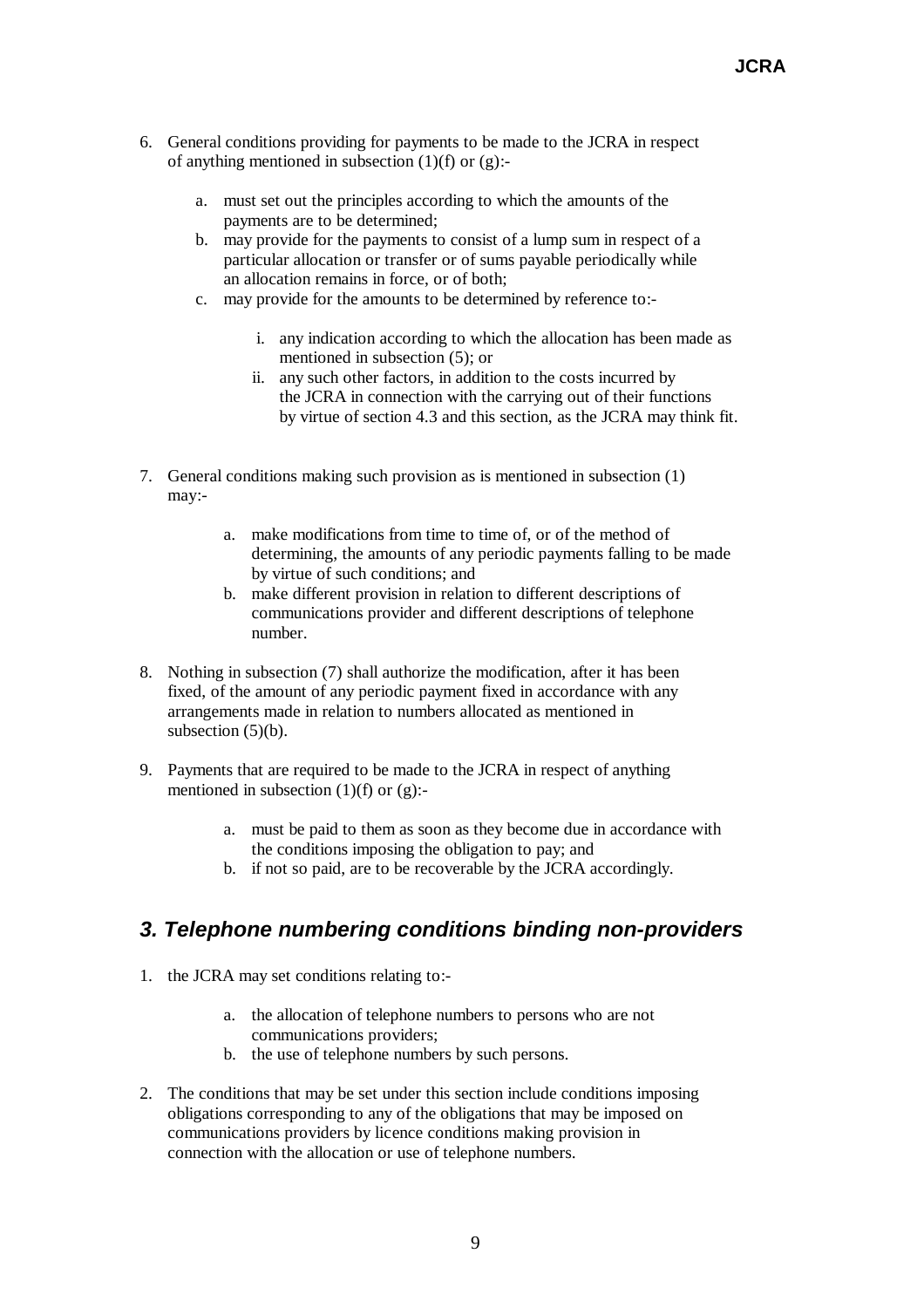- 3. The general provisions regarding operator licenses relate to the setting of conditions under this section and in relation to the modification and revocation of those conditions as they apply in relation to the setting, modification and revocation of licence conditions.
- 4. It shall be the duty of a person who:
	- a. is not a communications provider, but
	- b. applies for the allocation of a telephone number, or is allocated such a number, to comply with any conditions set under this section.
- 5. The duty imposed by subsection (4) shall be enforceable by the JCRA in civil proceedings for any appropriate relief.
- 6. Subsection (5) does not apply in the case of a person against whom the obligations contained in the condition in question are enforceable by virtue of his having become a communications provider as obligations imposed by general licence conditions.

# *4. Withdrawal of telephone number allocations*

- 1. Subject to the following provisions of this section, where the JCRA have allocated any telephone numbers to any person, for the purposes of any numbering conditions, they may withdraw that allocation if, and only if, the case is one in which the withdrawal of an allocation is authorized by this section.
- 2. The withdrawal of an allocation is authorized (subject to section 5) if:
	- a. the person to whom the allocation was made consents;
	- b. the withdrawal is made for the purposes of a transfer of allocation required by any numbering conditions:
	- c. the withdrawal is made for the purposes of a numbering reorganization applicable to a particular series of telephone numbers;
	- d. the allocated numbers are numbers that have not been adopted during such period after their allocation as may be specified in the numbering conditions; or
	- e. the allocated numbers are comprised in a series of numbers which have not to any significant extent been adopted during such period as may be so specified.
- 3. A withdrawal of an allocation is also authorized where:
	- a. there have been serious and repeated contraventions, by the person to whom the allocation was made, of the numbering conditions; and
	- b. it appears to the JCRA that the taking of other steps in respect of the contraventions is likely to prove ineffective for securing future compliance.
- 4. A withdrawal of an allocation is also authorized where:
	- a. the person to whom the allocation was made is not a communications provider; and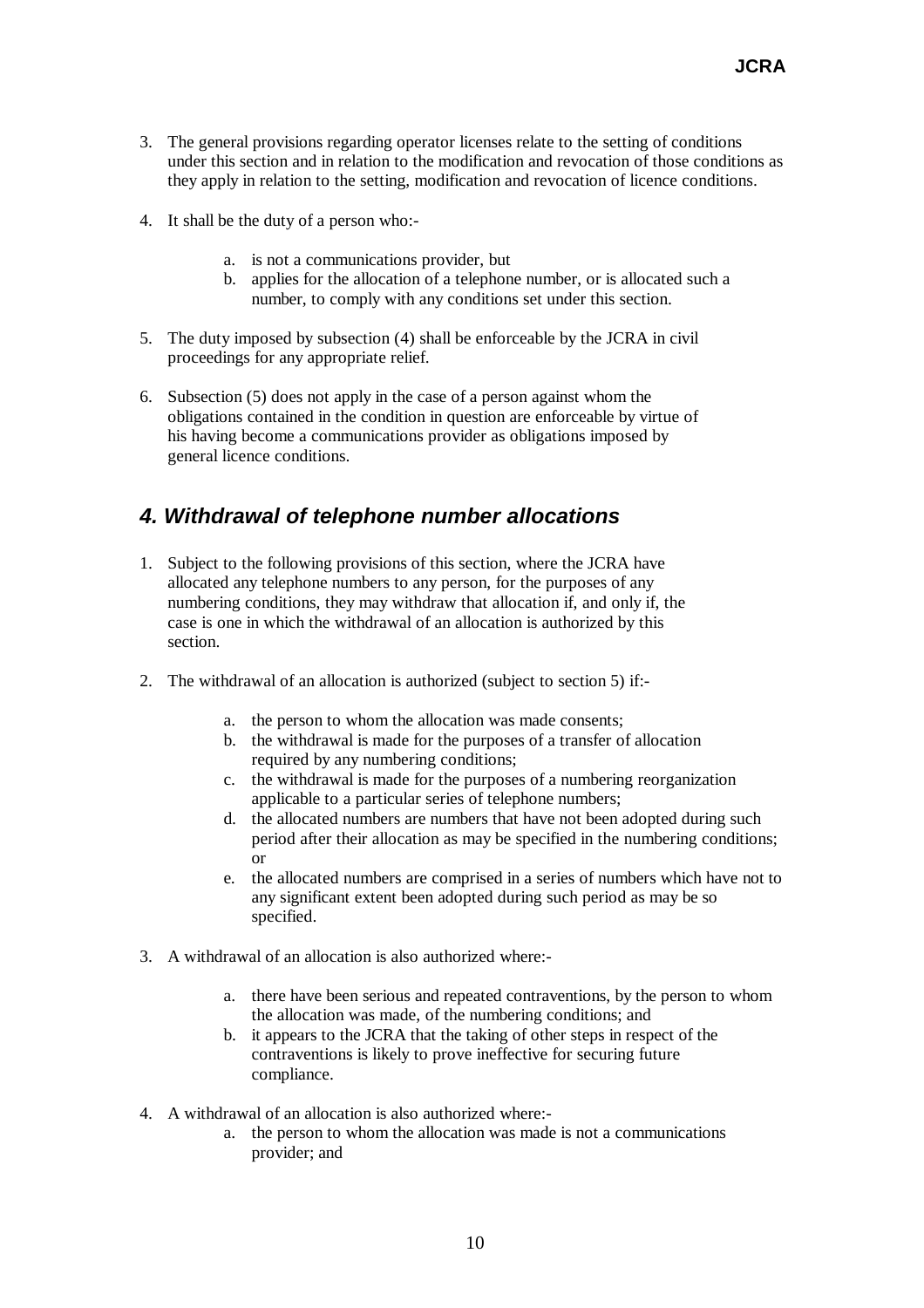- b. it appears to the JCRA that contraventions by that person of numbering conditions makes the withdrawal of the allocation appropriate.
- 5. Where the JCRA are proposing to withdraw an allocation in exercise of the power conferred by virtue of subsection (2)(d) or (e) the JCRA shall:
	- a. give a notification of their proposal;
	- b. consider any representations made to them about the proposal within the period of one month following the day on which the notification is given; and
	- c. ensure that the withdrawal (if the JCRA decide to proceed with it after considering those representations) does not take effect until the end of the three months beginning with the end of the period mentioned in paragraph (b).
- 6. A notification for the purposes of subsection (5) must be given in such manner as the JCRA consider appropriate for bringing it to the attention of:
	- a. the person to whom the numbers to which the proposed withdrawal relates are for the time being allocated;
	- b. every person appearing to the JCRA to be a person to whom communications are or may be transmitted using one of those numbers for identifying the destination or route;
	- c. every person who uses any of those numbers for obtaining access to services or for communication; and
	- d. every other person who, in the JCRA's opinion, is likely to be affected by the proposal.
- 7. For the purposes of this section there have, in any person's case, been repeated contraventions of the numbering conditions if:
	- a. more than one notification under specific licence conditions has been given to that person in respect of one or more contraventions of the same or different numbering conditions; and
	- b. the latest of those notifications was given no more than twelve months after the making by the JCRA of a determination for the purposes of licence conditions that the contravention to which the earliest notification related did occur.
- 8. In this section "numbering conditions" means conditions which are:
	- a. general conditions the making of which is authorized by section 2; or
	- b. conditions set under section 3.

# *5. Numbering re-organizations*

- 1. This section applies to the withdrawal of an allocation for the purposes of a numbering reorganization that is applicable to a particular series of telephone numbers.
- 2. The allocation is to be withdrawn only if the reorganization, so far as it relates to numbers of any description, is not such as to discriminate unduly:-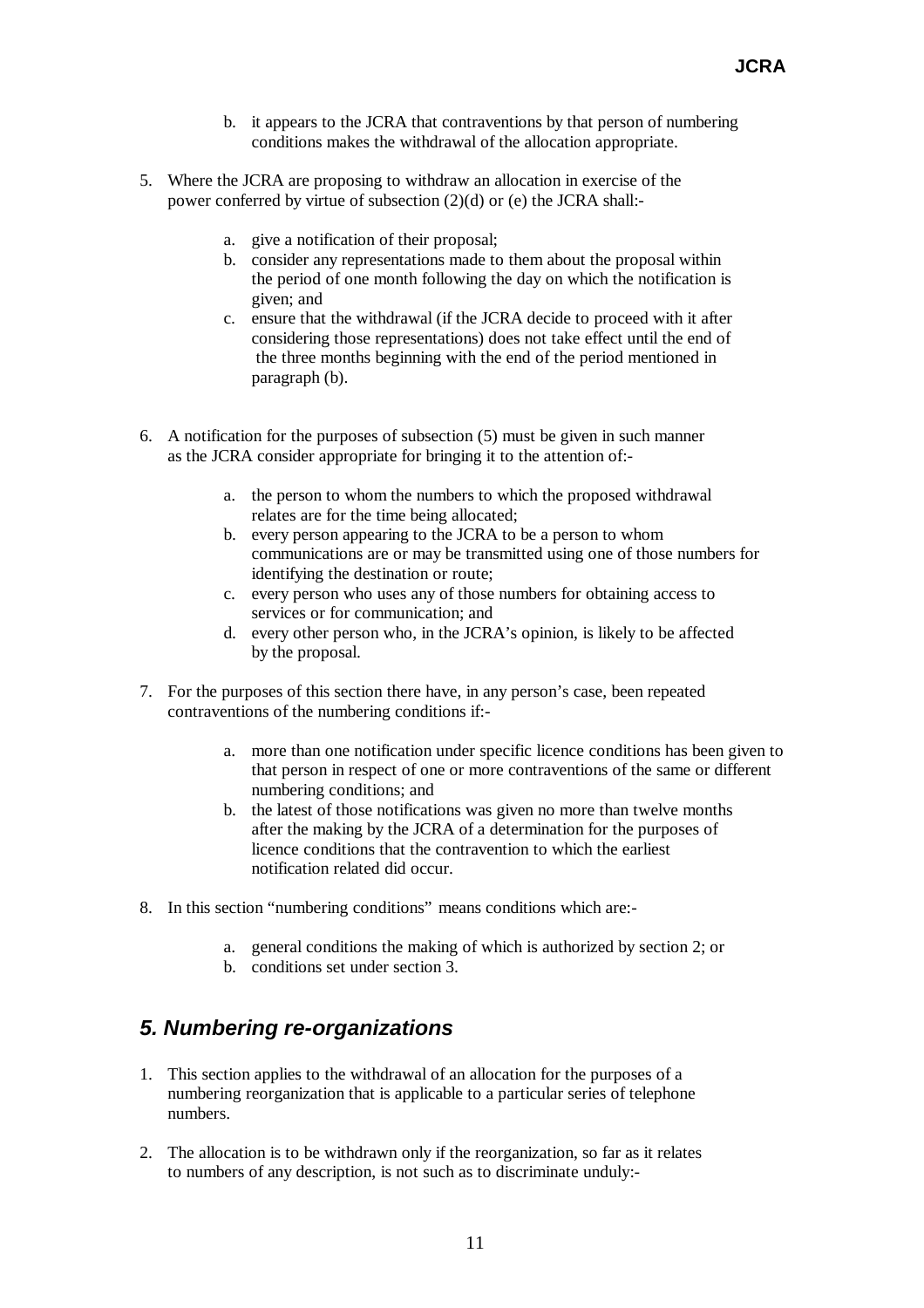- a. against particular communications providers;
- b. against particular users of the allocated numbers; or
- c. against a particular description of such providers or users.
- 3. The allocation must not be withdrawn if the reorganization fails to provide for withdrawn allocations to be replaced by allocations of telephone numbers so nearly resembling the numbers to which the withdrawal relates as the purpose of the reorganization allows.
- 4. Where a replacement allocation is made for the purposes of the reorganization:
	- a. no payment is to be made to the JCRA in respect of the making of the replacement allocation; but
	- b. subsection (5) is to apply.
- 5. Where this subsection applies:
	- a. a provision for the making of periodic payments in respect of the withdrawn allocation is to be treated, to the extent that the JCRA determine that it should, as a provision requiring the making of periodic payments in respect of the replacement allocation; and
	- b. the JCRA may, if they think fit, make such repayments or adjustments of any provision for payment as appear to them to be appropriate in consequence of differences between:-
		- I. the numbers to which the withdrawn allocation relates; and
		- II. the numbers to which the replacement allocation relates.

# *6 General duty as to telephone numbering functions*

- 1. It shall be the duty of the JCRA, in the carrying out of their functions under sections 1 to 5  $\cdot$ 
	- a. to secure that what appears to them to be the best use is made of the numbers that are appropriate for use as telephone numbers; and
	- b. to encourage efficiency and innovation for that purpose.
- 1. It shall also be the duty of the JCRA, in carrying out those functions, to secure that there is no undue discrimination by communications providers against other providers in relation to the adoption of telephone numbers for purposes connected with the use by one communications provider, or his customers, of any electronic communications network or electronic communications service provided by another.
- 2. In this section "number" has the same meaning as in section 1.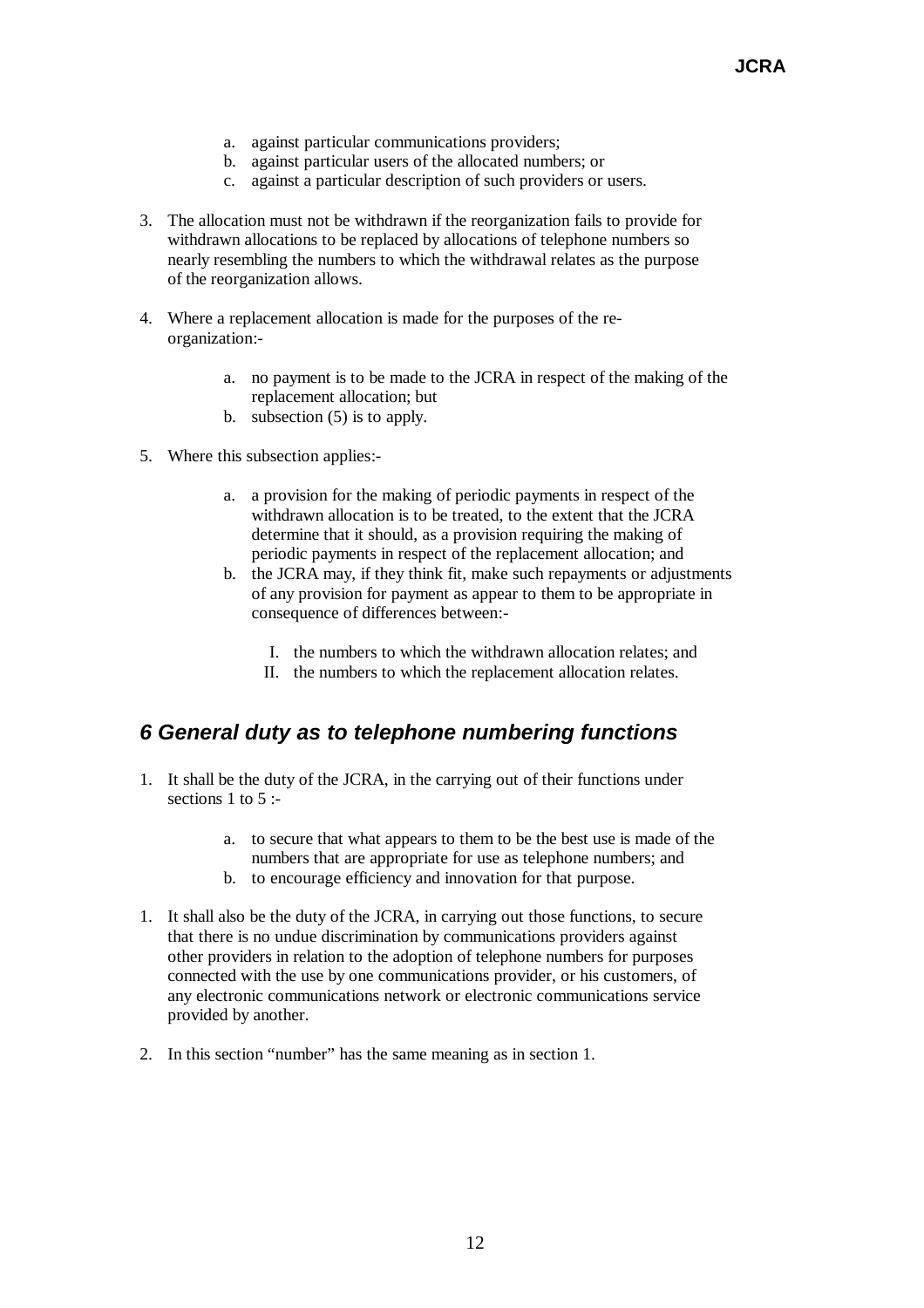# *Annex A*

### **Table 1**

UK NNP Numbering Allocations in the Bailiwick of Jersey as of 1 July 2002

| <b>Description</b>                                              | Code    | Operator       |
|-----------------------------------------------------------------|---------|----------------|
| <b>International Number code</b>                                | 44      | All            |
|                                                                 |         |                |
| <b>UK National Number Code Fixed</b>                            | 1534    | All            |
|                                                                 |         |                |
| UK National Number Code Mobile                                  | 7797    | Jersey Telecom |
|                                                                 |         |                |
| <b>UK NNP Freephone</b>                                         | 800 735 | Jersey Telecom |
|                                                                 |         |                |
| UK NNP Schools Internet Access                                  | 820 500 | Jersey Telecom |
|                                                                 |         |                |
| <b>UK NNP Local Rate</b>                                        | 845 800 | Jersey Telecom |
|                                                                 |         |                |
| UK NNP Special Rate $P5$ (£0.50 ppm)                            | 900 665 | Jersey Telecom |
|                                                                 |         |                |
| UK NNP Special Rate P7 (£0.60 ppm)                              | 900 669 | Jersey Telecom |
|                                                                 |         |                |
| UK NNP Special Rate P6 (£0.25 ppm)                              | 901 810 | Jersey Telecom |
|                                                                 |         |                |
| UK NNP Special Rate P3 $(\text{\pounds}1.00 \text{ ppm})$       | 907 107 | Jersey Telecom |
|                                                                 |         |                |
| UK NNP Special Rate P0 $(\text{\textsterling}1.50 \text{ ppm})$ | 907 155 | Jersey Telecom |

#### **Table 2**

Access codes in the ranges 1x through 1xxxxx and 9x through 9xxxxx

| Code | <b>Service Type</b>                   | <b>Tariff</b> | Operator       |
|------|---------------------------------------|---------------|----------------|
| 100  | Operator Enquiry (EQ)                 | <b>FOC</b>    | All            |
| 103  | Operator Enquiry (EQ) Training        | <b>FOC</b>    | Jersey Telecom |
| 107  | <b>Operator Enquiry (EQ) Training</b> | <b>FOC</b>    | Jersey Telecom |
| 112  | <b>EC Standard Emergency Access</b>   | <b>FOC</b>    | All            |
| 123  | <b>Time Announcement Service</b>      | £0.07         | Jersey Telecom |
| 13   | <b>CPI</b>                            | <b>FOC</b>    | All            |
| 141  | <b>CLI</b> Service                    | <b>FOC</b>    | All            |
| 1428 | Test                                  | <b>FOC</b>    | Jersey Telecom |
| 144  | <b>BT Charge Card Access</b>          | <b>FOC</b>    | By agreement   |
| 1470 | <b>CLI</b> Service                    | <b>FOC</b>    | All            |
| 1471 | <b>CLI</b> Service                    | <b>FOC</b>    | All            |
| 1474 | <b>CLI</b> Service                    | <b>FOC</b>    | All            |
| 151  | <b>Fault Inquiry Access</b>           | <b>FOC</b>    | Jersey Telecom |
| 152  | <b>Fault Inquiry Access</b>           | <b>FOC</b>    | Jersey Telecom |
| 153  | International Dir. Enq. (Int DQ)      | £1.50 ppm     | All            |
| 154  | <b>Fault Inquiry Access</b>           | <b>FOC</b>    | Jersey Telecom |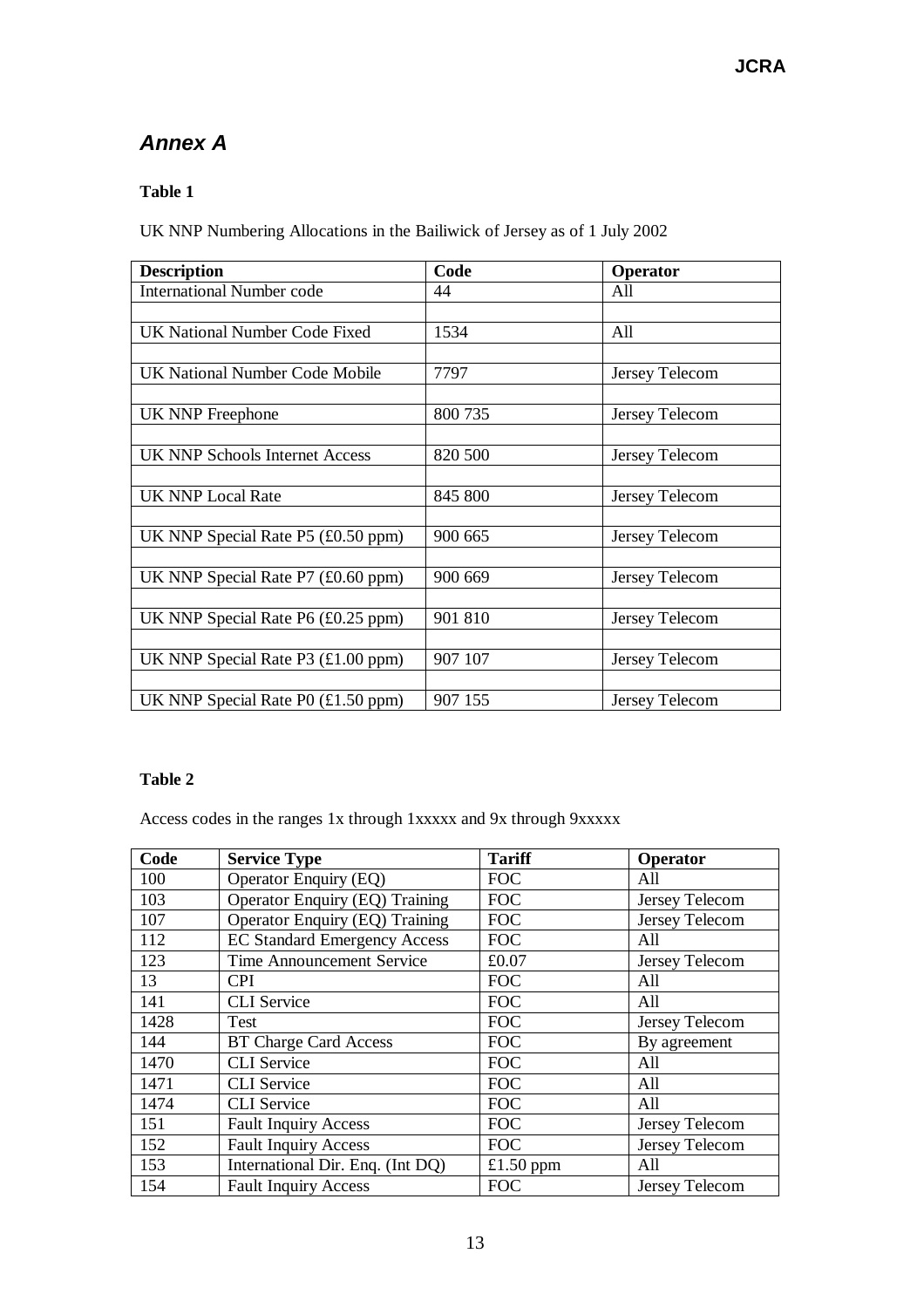| 155  | International Dir. Enq. (Int DQ)    | <b>FOC</b>  | All            |
|------|-------------------------------------|-------------|----------------|
| 156  | Reserved                            |             |                |
| 159  | <b>Fault Inquiry Access</b>         | <b>FOC</b>  | Jersey Telecom |
| 171  | Voice Message Service (Mobile       | <b>FOC</b>  | Jersey Telecom |
|      | Only)                               |             |                |
| 172  | Voice Message Service (Mobile       | <b>FOC</b>  | Jersey Telecom |
|      | Only)                               |             |                |
| 173  | Voice Message Service (Mobile       | <b>FOC</b>  | Jersey Telecom |
|      | Only)                               |             |                |
| 1735 | <b>CLI</b>                          | <b>FOC</b>  | Jersey Telecom |
| 191  | <b>Alarm Calls</b>                  | £1.00 ppm   | Jersey Telecom |
| 192  | BT Directory Enquiries (DQ)         | $£0.25$ ppm | Jersey Telecom |
| 193  | DQ (Callbox)                        | <b>FOC</b>  | Jersey Telecom |
| 195  | DQ.                                 | <b>FOC</b>  | Jersey Telecom |
| 999  | <b>UK Standard Emergency Access</b> | <b>FOC</b>  | All            |

### **Table 3**

Local Fixed Line Numbering Blocks as of 1 July 2002

| Code (SABC digits) | <b>Block (DE digits)</b> | Operator       |
|--------------------|--------------------------|----------------|
| 1534               | 28                       | Jersey Telecom |
| 1534               | 48                       | Jersey Telecom |
| 1534               | 49                       | Jersey Telecom |
| 1534               | 50                       | Jersey Telecom |
| 1534               | 51                       | Jersey Telecom |
| 1534               | 55                       | Jersey Telecom |
| 1534               | 57                       | Jersey Telecom |
| 1534               | 60                       | Jersey Telecom |
| 1534               | 61                       | Jersey Telecom |
| 1534               | 62                       | Jersey Telecom |
| 1534               | 63                       | Jersey Telecom |
| 1534               | 64                       | Jersey Telecom |
| 1534               | 65                       | Jersey Telecom |
| 1534               | 70                       | Jersey Telecom |
| 1534               | 71                       | Jersey Telecom |
| 1534               | 72                       | Jersey Telecom |
| 1534               | 73                       | Jersey Telecom |
| 1534               | 74                       | Jersey Telecom |
| 1534               | 75                       | Jersey Telecom |
| 1534               | 76                       | Jersey Telecom |
| 1534               | 78                       | Jersey Telecom |
| 1534               | 81                       | Jersey Telecom |
| 1534               | 82                       | Jersey Telecom |
| 1534               | 83                       | Jersey Telecom |
| 1534               | 85                       | Jersey Telecom |
| 1534               | 86                       | Jersey Telecom |
| 1534               | 87                       | Jersey Telecom |
| 1534               | 88                       | Jersey Telecom |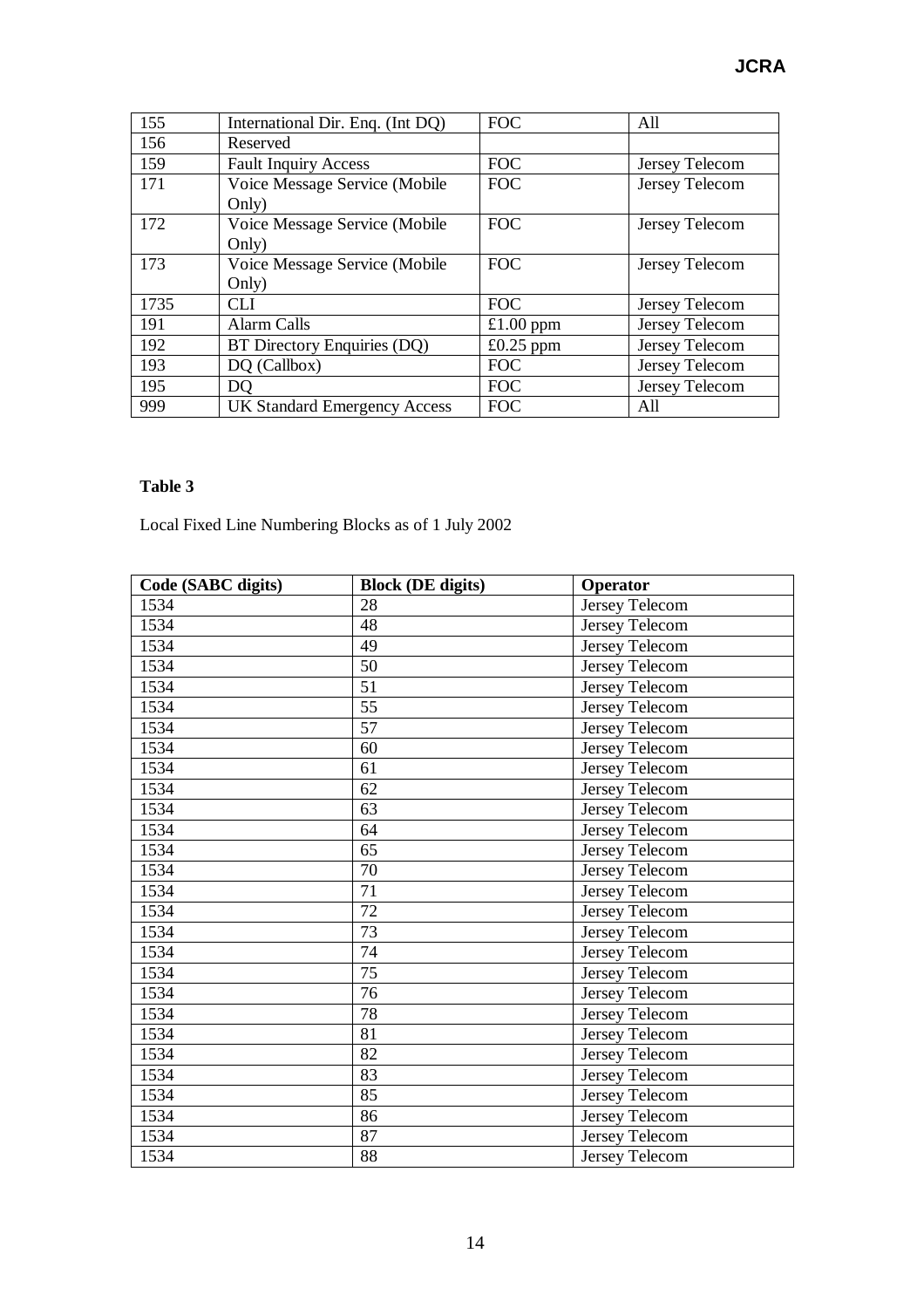### **Table 4**

Local Mobile Numbering Blocks as of 1 July 2002

| Code (SABC digits) | <b>Block</b> ( <b>D</b> digit) | <b>Operator</b> |
|--------------------|--------------------------------|-----------------|
| 7797               |                                | Jersey Telecom  |
| 7797               |                                | Jersey Telecom  |

## **Table 5**

Standard Access Codes

| <b>Description</b>        | Code   | <b>Operator</b> |
|---------------------------|--------|-----------------|
| NNP access code           |        | Alı             |
| International access code | $00\,$ | AШ              |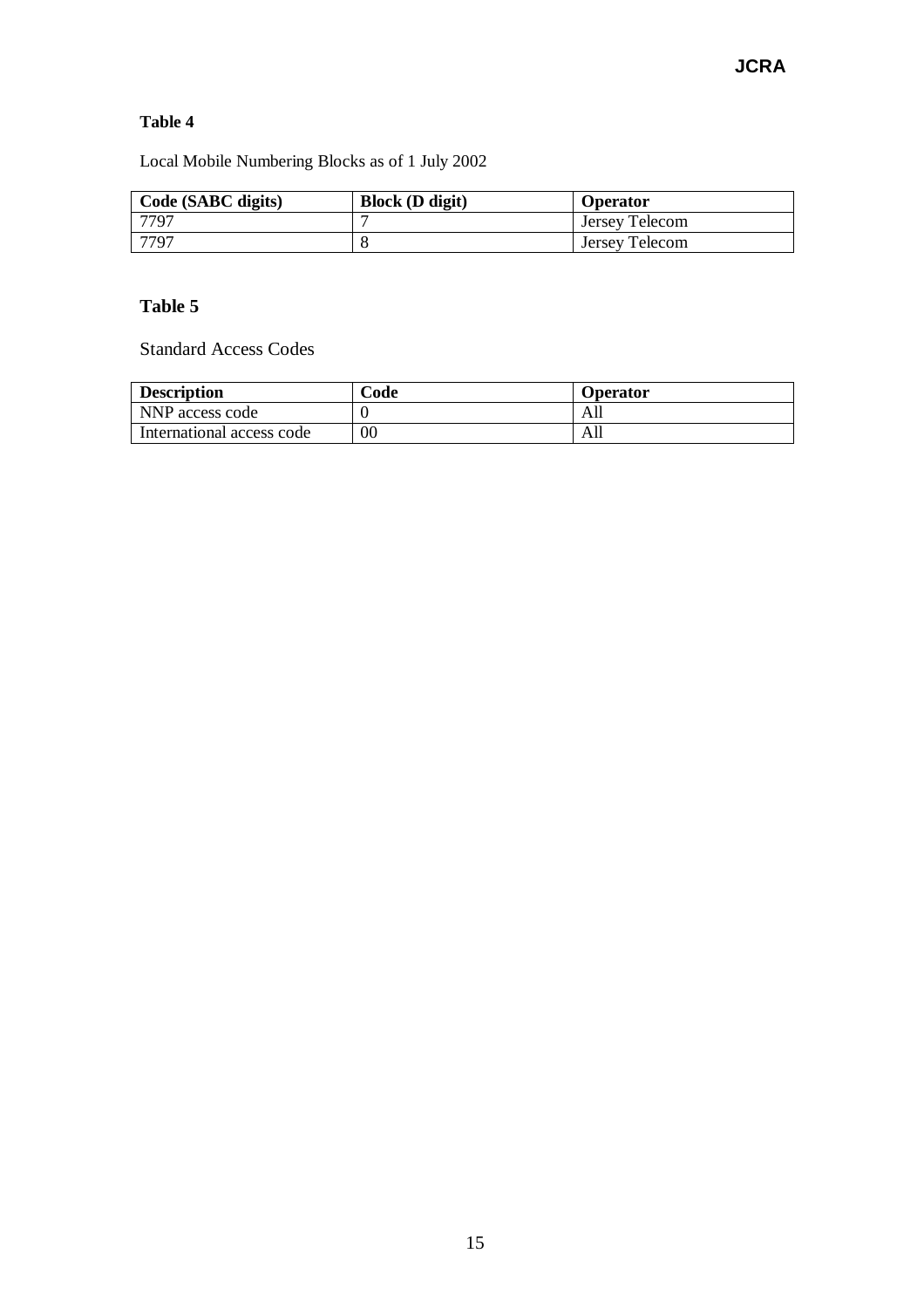# *Annex B*

Below is the application form required for requesting numbers and codes. Refer to Annex C for fee information.

The form may be downloaded and then sent by email, fax or post to:

Email: admin@jcra.je

Fax: +44 1534 514991

Mail:

JCRA Numbering Administration 6 th Floor Union House Union Street St Helier Jersey CI JE2 3RF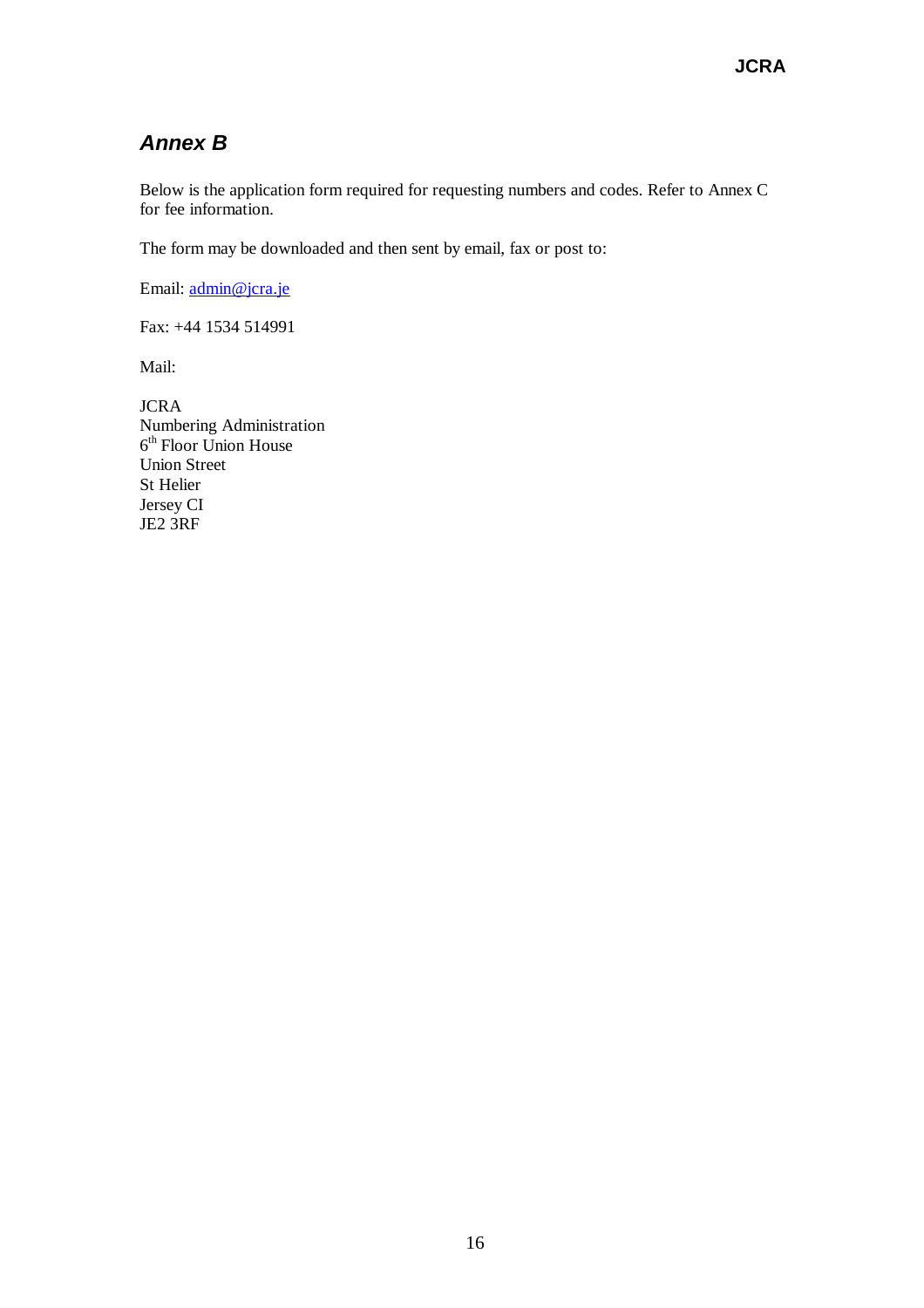# **Application for Allocation of Numbers**

## **1. Applicant:**

| Company name:                        |  |
|--------------------------------------|--|
| Address:                             |  |
|                                      |  |
| Contact name:                        |  |
| Contact telephone:<br>Contact email: |  |
|                                      |  |

## **2. Application type**

| Geographic number block     | Please proceed to section 3 |
|-----------------------------|-----------------------------|
| Non-geographic number block | Please proceed to section 4 |
| Access number               | Please proceed to section 5 |
| Freephone number            |                             |
| Special service number      |                             |
| Access code                 |                             |
| Change of allocation        | Please proceed to section 6 |
| Return of allocation        | Please proceed to section 7 |

## **3. Fixed Line Block**

| Preferred range       |  |
|-----------------------|--|
| Required date         |  |
| Third party user name |  |
|                       |  |

## **4. Mobile Number Block**

| Preferred range   |
|-------------------|
| Required date     |
| Third party usage |

#### **5. Access Number**

Preferred number type $^{1}$ 

<sup>&</sup>lt;sup>1</sup> Access numbers are normally supplied to Other Licensed Operators for such purposes as LCR and CPS.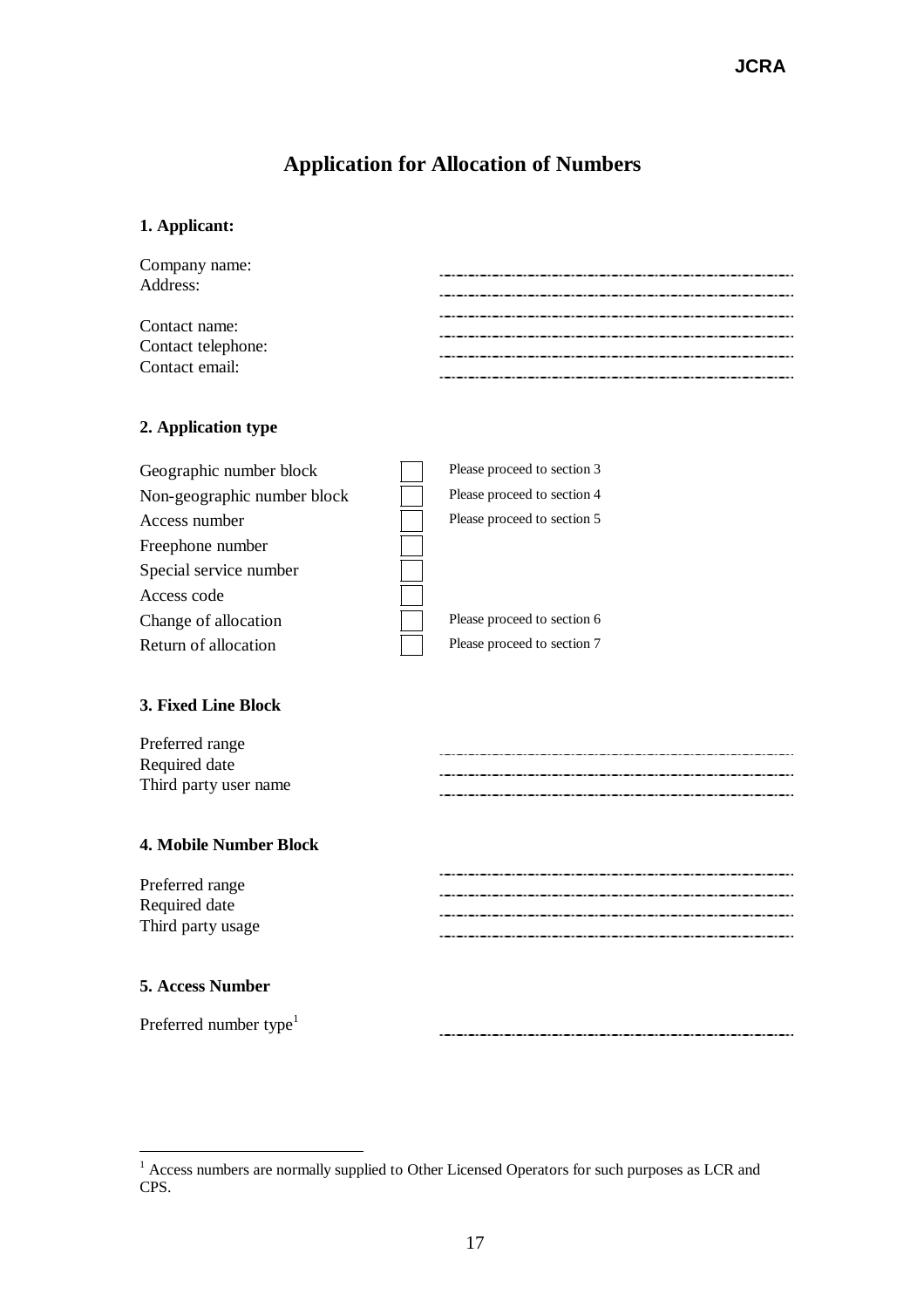## **6. Change of allocation**

Reason for change request



## **7. Return of Allocation**

Reason for return



#### **8. Additional Information**

Applicant may comment here

| <b>Fee enclosed</b>         |  |
|-----------------------------|--|
| <b>Authorized signatory</b> |  |
| <b>Print name</b>           |  |
| Date                        |  |
| Date received by JCRA       |  |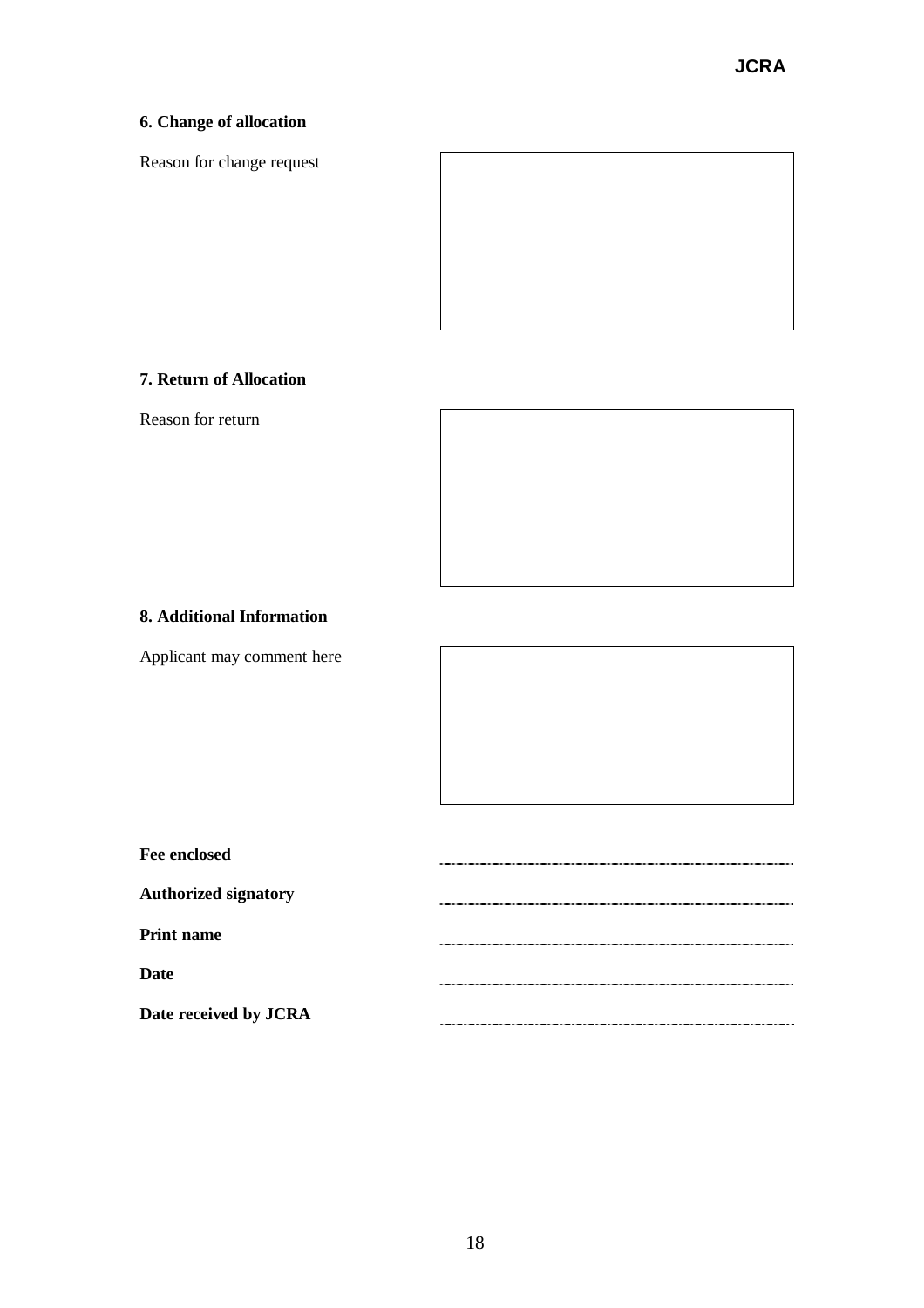# *Annex C*

# **Specified Numbering Scheme Annual Audit**

### **Fixed Line Numbering Allocated to Licensed Operators in Jersey**

#### **Operator: ………… ...**

Notes – Please read carefully before completing the Form:

- i) the information below refers all number blocks allocated to your company between … … ...and … … ..;
- ii)  $1<sup>st</sup>$  Column – 'SABC' is the first 4 digits of the number, after the initial '0' (i.e. the first 4 digits dialled after the initial '0');
- iii)  $2<sup>n\overline{d}</sup>$  Column – 'DE' Block is first 2 digits of the local telephone number;
- $iv)$  $3<sup>rd</sup>$  Column – 'Total Numbers Allocated to End Users – in use, or ported out' – this should be the number of numbers that are in use by end users plus those that have been ported out. If the numbers have been sub-allocated to another Operator or Service Provider, then you need to find out from them how many numbers are in use and record in this column;
- $v)$  $4<sup>th</sup>$  Column – Total numbers not in use, including those contracted out' this should show the number of numbers that are reserved or contracted out but not yet in use;
- vi) the form should be completed for every number block even where the block may not yet be in service. If the block is not in service please state next to the number block.
- vii) Indicate any numbers hosted on your switches but which is owned by a third party.

| Code - First 4 digits<br>of number after '0' | Next digit of<br>number | (A) total Numbers<br><b>Allocated to End Users</b> | (B) Total Numbers not<br>in use, but contracted |
|----------------------------------------------|-------------------------|----------------------------------------------------|-------------------------------------------------|
| (SABC)                                       | (DE)                    | - in use or ported out                             | out                                             |
|                                              |                         |                                                    |                                                 |
|                                              |                         |                                                    |                                                 |
|                                              |                         |                                                    |                                                 |
|                                              |                         |                                                    |                                                 |
|                                              |                         |                                                    |                                                 |
|                                              |                         |                                                    |                                                 |
|                                              |                         |                                                    |                                                 |
|                                              |                         |                                                    |                                                 |
|                                              |                         |                                                    |                                                 |
|                                              |                         |                                                    |                                                 |
|                                              |                         |                                                    |                                                 |